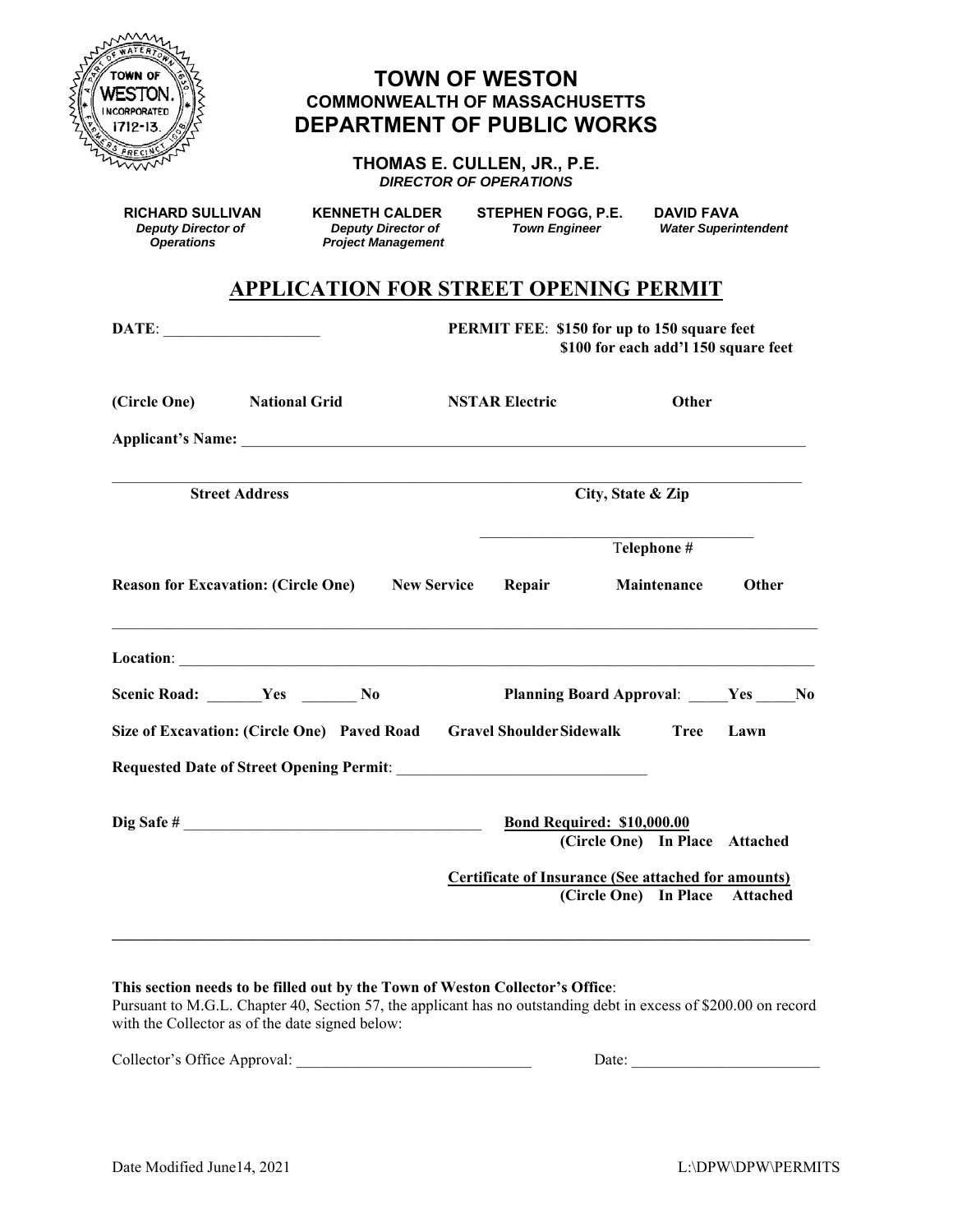### **Street Opening & Occupancy Regulations**

Pursuant to and by authority of Article IV, sections 1 and 2, of the By-Laws of the town of Weston, as amended, the Board of Selectmen hereby adopts the following Rules and Regulations with regard to excavation and use of public ways. The Select Board hereby revises the Street Opening & Occupancy Regulations of the Department of Public Works by changing Section V (New Pavement/Guaranteed Streets) and Section VI (Permit Fees) on June 14, 2021.

These regulations are in six sections as follows:

 Section I - Definitions Section II – Permit requirements Section III- Excavation Regulations Section IV – Specifications for Restoration of Permanent Pavement Section V - New Pavement/Guaranteed Streets Section VI - Permit Fees

#### **SECTION I – DEFINITIONS**

1. "Person shall mean any person, firm, partnership, association, corporation, company, agency or organization of any kind.

2. "Director" shall mean Director of Operations of the Department of the Public Works of the Town of Weston, or his designee.

3. "Excavation" shall mean the cutting into existing paved or unpaved surface by any means whatsoever.

4. "Obstruct" shall mean to restrict in part or block the access of a public way.

5. "Public Way" shall mean a way established by the Town or by other authority on behalf of the Town of Weston as such.

6. "Public Right of Way" shall mean the entire width of the easement acquired by the Town of Weston for use as a public way.

7. "Street" shall mean the entire paved width of a public way intended for vehicular use.

8. "Sidewalk" shall mean the entire paved portion of a public way intended for pedestrian use.

9. "Grass Berm" shall mean the unpaved area (normally grassed) between the curb or the lateral lines of a street and the sidewalk.

10. "Shoulder" shall mean the unpaved area (gravel or grassed) between the curb or lateral line of the way and the adjacent side line of the public way easement.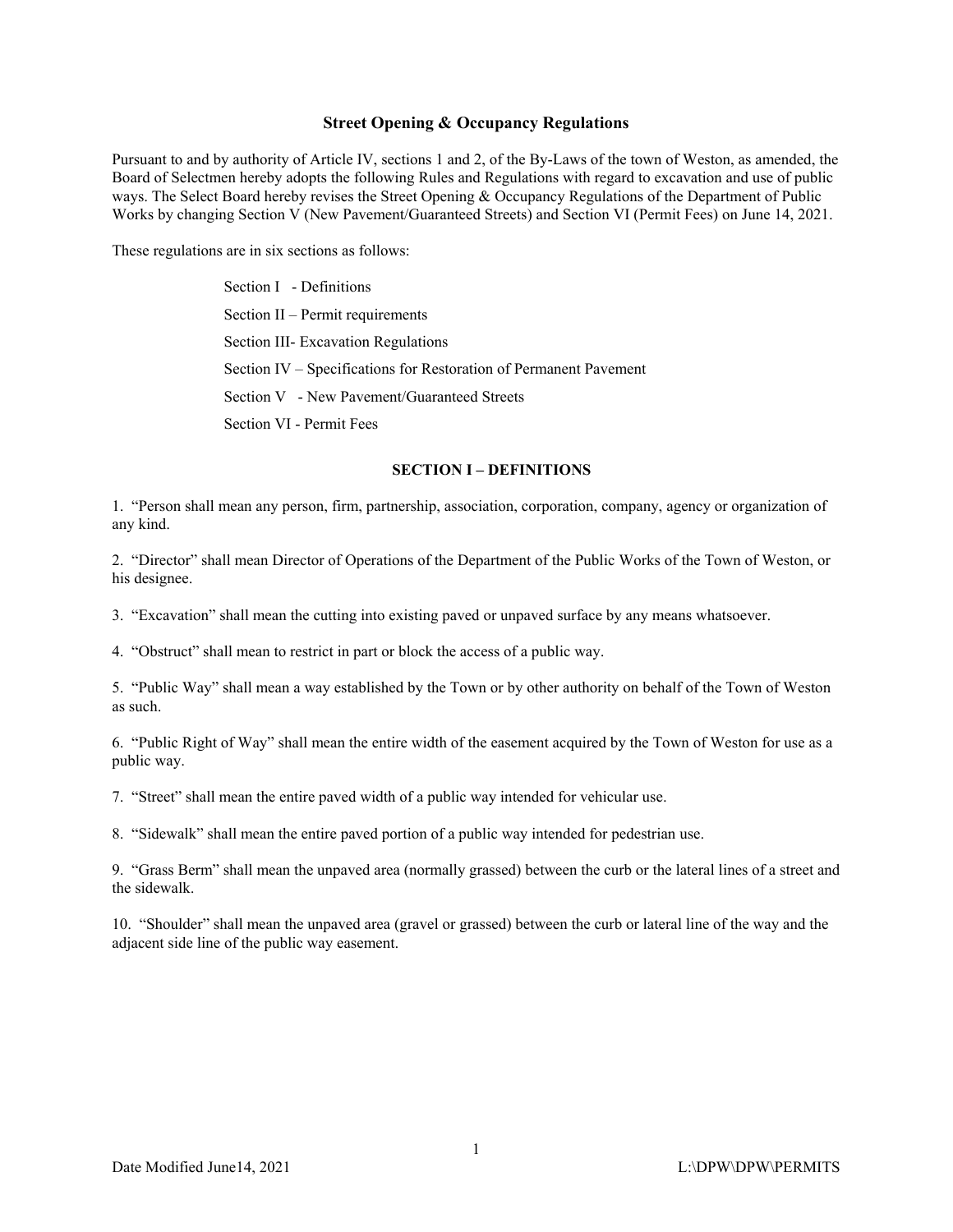## **SECTION II – PERMIT REQUIREMENTS**

# **Permit Required**

No person shall make any excavation in any public way without first obtaining a permit to do so from the Department of Public Works, except as otherwise provided in these regulations.

No person shall obstruct or occupy any portion of a public way for the purpose of excavation or work within the limits of the way without first obtaining a permit to do so from the Department of Public Works, except as otherwise provided in these regulations.

Permits must be kept at the job site during the progress of the work or exaction and be shown to any authorized Town personnel.

Permits for use of a public way for a parade, group bicycle race, walks by organized groups, or gatherings of persons shall be issued by the Town Manager or in his absence by the Assistant Town Manager.

# **Insurance Required**

Before a street opening/occupancy permit is issued, the applicant shall file with the Department of Public Works an acceptable insurance certificate, containing the following:

1. Insurance under which the Town of Weston shall be named insured, carried with an insurance company licensed to write such insurance in the Commonwealth of Massachusetts.

2. Statutory and Public Liability insurance in the sum of not less than \$500,000/\$1,000,000 for bodily injury and Property Damage insurance in not less than \$1,000,000.

# **Other Requirements**

Before a street opening permit for excavation or work in a public way is issued the applicant shall furnish to the Town of Weston the following:

1. A bond in the amount of \$10,000, issued by a surety company qualified to do business in the Commonwealth of Massachusetts, conditioned on compliance with all the terms of the permit.

2. Scaled drawings, plans or a tape location map of the property and area proposed work.

3. A **DIG SAFE NUMBER** The applicant shall obtain this number and a start date from the "DIG SAFE" organization established by utility companies for underground plant damage protection.

# **NO PERMIT FOR EXCAVATION WILL BE ISSUED WITHOUT A DIG SAFE #**

Exemption from the requirements for filing evidence of insurance required by a permit will be granted only to public utility companies which have bonds and insurance in place on a continuing basis.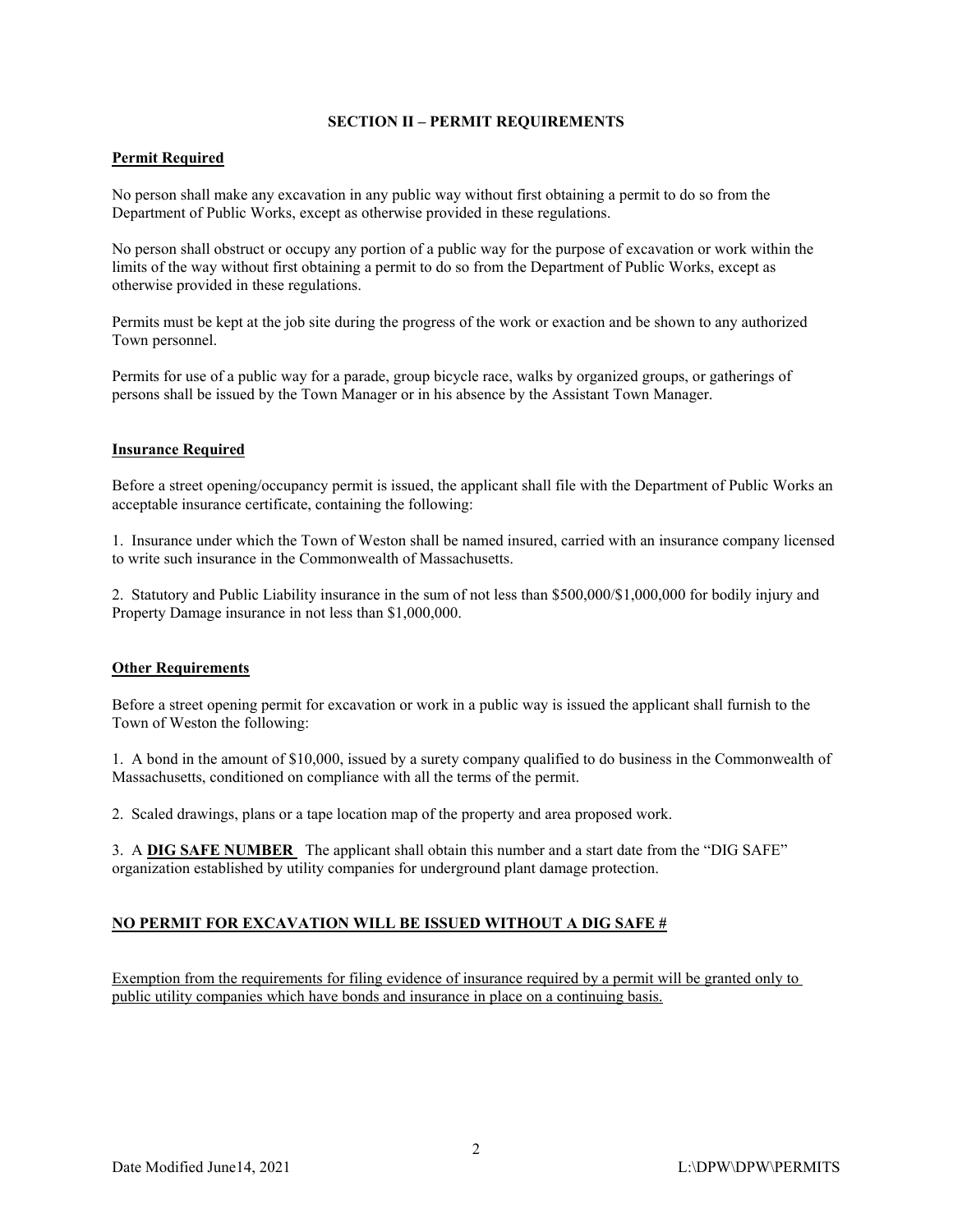## **SECTION III – EXCAVATION REGULATIONS**

a) Start of Work - A seventy two hour notice to the Department of Public Works prior to starting work is required.

b) Emergency Work – Nothing in these regulations shall be construed to prevent the making of such excavation as may be necessary for the preservation of life or property or for the location of trouble in conduit or pipe, or for making repairs provided that the person making such repairs shall apply to the Department of Public Works for a Street Opening permit on the first business day after such work has commenced.

c) Routing of Traffic – The permitee shall take the appropriate measures to assure that normal traffic conditions be maintained at all times so far that it may be practical. He shall engage a police detail officer, at his cost to maintain traffic control and public safety during the progress of the excavation. However, the use of policemen does not eliminate the need for warning signs, barricades and traffic control devices.

d) Work Zone Safety – Warning lights, signs and other such precautions shall conform to the requirements set forth in Section VI – Traffic Controls for Street and Highway Construction and Maintenance Operations of the "Manual on Uniform Traffic Control Devices".

e) Protection of Utilities – The permit holder shall inform himself as to the existence and location of all underground utilities and protect the same against damage. In the event that any pipes, conduits, structures or apparatus be damaged, such damage shall be repaired by the agency or person owning them and the expense of such repairs shall be borne by the permit holder.

f) Protection of Adjoining Property – The permit holder shall at all times and at his own expense preserve and protect from injury any adjoining property by providing proper support, and by taking such other precautions as may be necessary for the purpose. He shall, at his expense, shore up and protect all buildings, walls, fences or other property likely to be damaged during the progress of the excavation work and shall be responsible for all damage to public or private property or highways resulting from his work. He shall not remove, even temporarily, any trees or shrubs which exist in planting strip areas without first obtaining the consent of the Director and the Tree Warden.

g) Protective Measures – It shall be the duty of every person cutting or making an excavation in a street to place and maintain off required signs and traffic devices. All signs and devices shall be in accordance with the Massachusetts Manual on Uniform Traffic Control Devices. The number and location of all signs and devices shall be as deemed necessary by the Director for the safe and efficient performance of the work and the safety of the traveling public.

h) Excavated Material – All material excavated from the trenches or excavations shall be removed from the site of the work except in such cases where the material is suitable for and permission has been granted by the Director to use it for the backfill.

i) Construction Material – Construction Materials on the site shall be limited in quantity and space occupying area so as to not unduly hinder and block the use of the way.

j) Dust and Clean-up – As the excavation work progresses; all ways shall be thoroughly cleaned of all rubbish, excess earth, rock and other debris. The permit holder shall take necessary precautions to prevent and avoid dust and to keep the ways clean each day. All clean-up operations shall be accomplished at the expense of the permitee and shall be carried out to the satisfaction of the Director.

k) Protection of Gutters and Basins – The permit holder shall maintain all gutters free and unobstructed for the full depth of the adjacent curb and for at least one foot in width from the face of such curb at the gutter line. Catch basins shall be kept clear and serviceable. The permit holder shall make provision to dispose, in accordance with approved engineering and environmental practice, of all surplus water, muck, silt, slickings, or other run-off pumped or removed from excavations and shall be responsible for any damage resulting from his failure to so provide.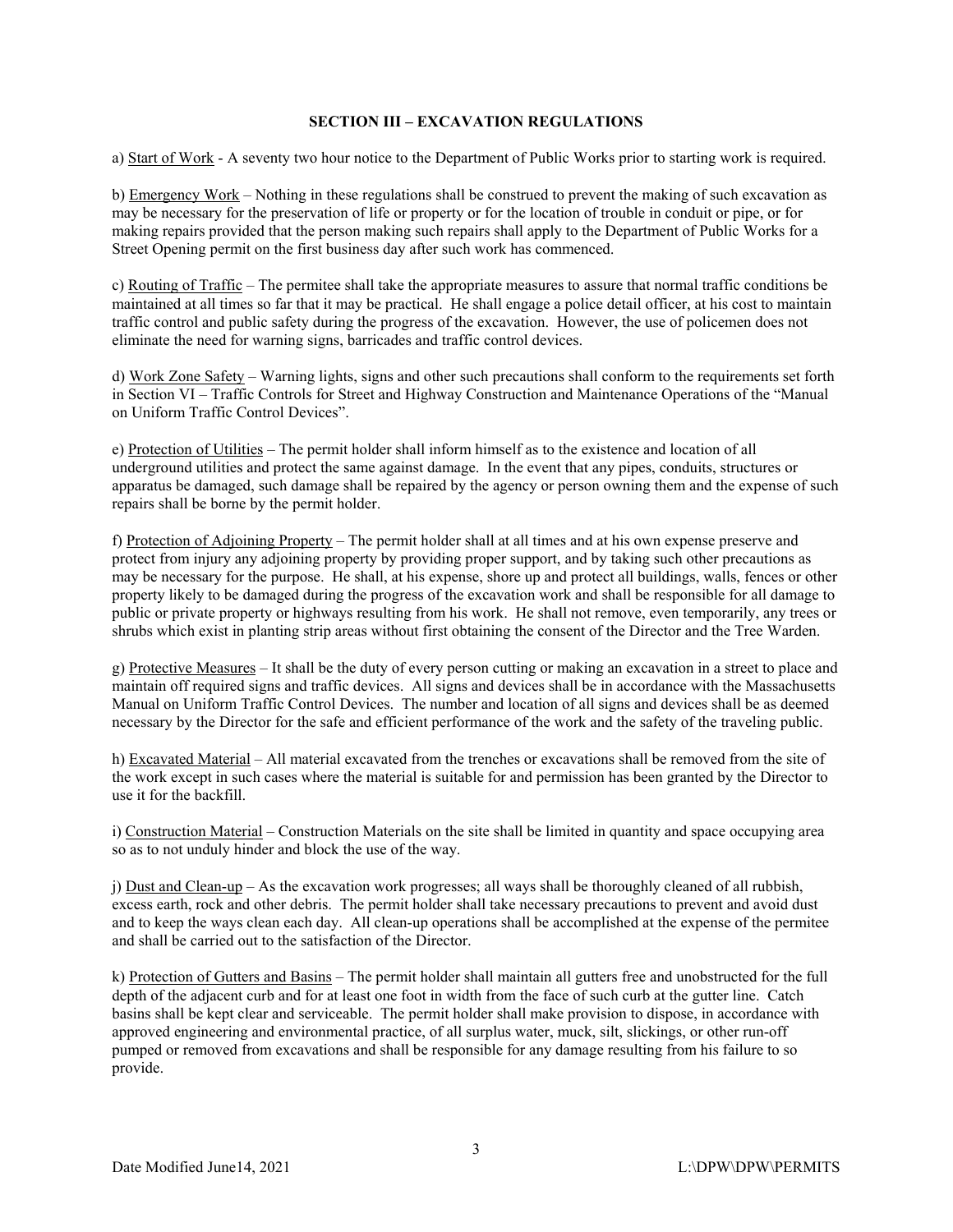l) Prompt Completion or Work – After an excavation is commenced, the permit holder shall prosecute with diligence and expedition all excavation work covered by the permit and shall promptly complete such work and restore the way to its original condition, or as near as may be, so as not to obstruct the way of travel on the way more than is reasonably necessary to execute the required work.

m) Breaking Through Pavement – The use of air/hydraulic pavement breaker for the initial cutting/breaking of pavement is approved. The Director after due consideration of the location, the condition of the depth of the pavement may order that the limit edges of the proposed cutting of pavement shall be made with a cutting saw or cutting wheel. A cutting saw or cutting wheel shall be used in cross trenches or lateral excavation trenches greater than 50 feet in length. Approved cutting of bituminous pavement surface ahead of excavations is required to confine pavement damage to the limits of the trench. Sections of sidewalks shall be removed to the nearest scoreline or approved saw cut edge.

Unstable pavement shall be removed over cave cuts and over breaks and the subgrade shall be treated as the main trench. Pavement edges shall be trimmed to a vertical face and neatly aligned with the center line of the trench. Cut-outs outside the trench lines must be perpendicular or parallel to the trench line. Excavations shall be made in open cut and no tunneling will be allowed except by special permission of the Director. Trenches and excavations shall be braced and sheathed when necessary.

n) Back-filling – Excavated material shall not be used for back-fill unless it consists of clean sand and gravel. Broken pavement, large stones, clay, roots and other debris shall not be used in back-fill. Back-fill material shall consist of sand, bank-run gravel may be used from the bottom of the trench to a point twelve inches below the surface of the pavement. Only gravel borrow is to be used in the top twelve inches of the excavation, maximum size of a stone shall be 2 inches in largest dimension – State Spec. M1.03.0, type C. Back-fill material shall be placed in maximum twelve inch lifts and each lift compacted with a vibratory plate or steel compactor. Material may be moistened when required to secure maximum compaction of the backfill and to reduce settlement.

o) Temporary Patch – A temporary of Hot Mix Asphalt must be placed on the surface of the fill and thoroughly compacted. Temporary paving shall closely follow backfilling operation. Temporary pavement shall be Class I Bituminous Concrete Type I-1, conforming to section 460 of the Massachusetts Standard Specifications for Highway and Bridges. The trench must be suitably backfilled and compacted to the bottom of the existing asphalt base course or a minimum of 4" below the finish pavement, followed by the placement of (the greater of) a minimum 4" or matching thickness bituminous concrete binder course, spread and mechanically compacted in two lifts with a steel wheeled roller of sufficient mass to provide final smoothing of the wear course. The temporary pavement shall be maintained in a satisfactory condition until the permanent pavement is placed.

p) Restoration of Permanent Paving – All permanent paving shall be done under the direction of the Department of Public Works of the Town of Weston at the expense of the permit holder and shall be performed no earlier than one hundred twenty days after the completion of the temporary patch unless otherwise directed by the Department of Public Works.

# **SECTION IV- SPECIFICATIONS FOR RESTORATION OF PERMANENT PAVEMENT**

a) Longitudinal trenches less than 200 feet in length and transverse trenches. At the discretion of the Director of Public Works, the permit holder shall remove by milling, a depth of 1 ½" of the temporary HMA patch and the existing asphalt within a minimum of 12" outside the original limits of the trench, followed by the placement of a coated glass fabric & emulsion interlay over the area of the pavement cut, including 24" outside the limits of the pavement cut, followed by a top course of Type I-1 Bituminous Concrete, spread (any trench greater than 3 feet in width must be mechanically spread) and compacted with a steel wheeled roller of sufficient mass to produce a final smoothing of the wear course.

b) Coated Glass Fabric and Cationic Emulsified Asphalt shall conform to sections M3.06.1 and M3.03.1, respectively, of the Massachusetts Standard Specifications for Highways and Bridges. The surface shall be coated with emulsion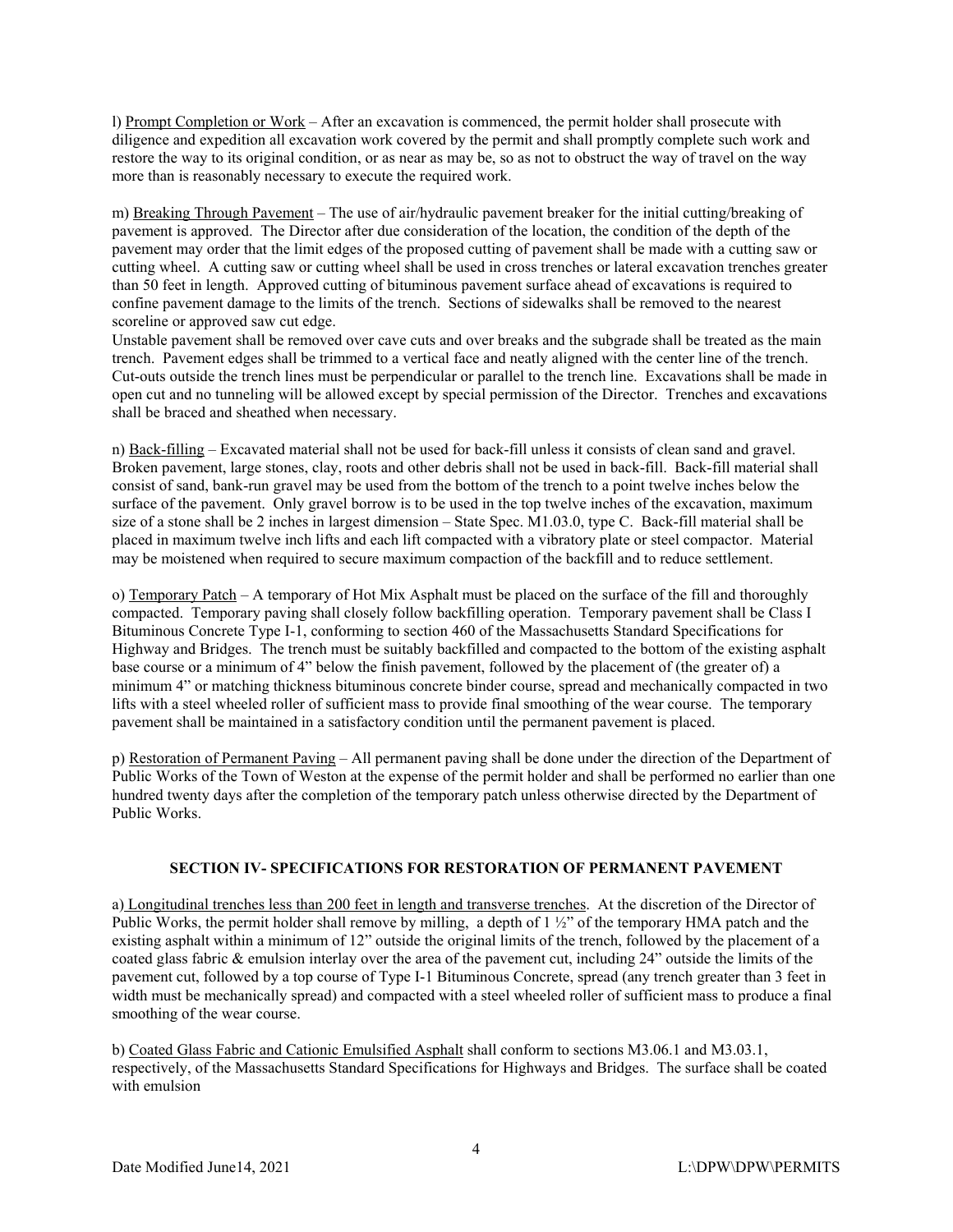followed by application of coated glass fabric, followed by a second coating of asphalt emulsion. Fabric shall be laid free of folds or wrinkles and shall be lapped 6" at joints.

c) Longitudinal trenches greater than 200 feet in length. At the discretion of the Director of Public Works, the permit holder shall:

a. Remove by milling 2" depth of the temporary HMA patch and the existing asphalt within a minimum of 12" outside the original limits of the trench, followed by the placement of Rubberized asphalt, Stress Absorbing Membrane Interlay over the entire milled area, conforming to Section 466 of the Massachusetts Standard Specifications for Highway and Bridges. Followed by the placement of a top course of Type I-1 bituminous concrete spread (any trench greater than 3 feet in width must be mechanically spread) an compacted with a steel wheeled roller of sufficient mass to produce final smoothing of the wear course.

## Or;

b. Remove by milling, a depth of 1 ½" of the temporary patch and the existing asphalt within a minimum of 12" outside the original limits of the trench, followed by the application of an asphalt coated-synthetic reinforcing fabric interlay\*, followed by the placement of a top course of Type I-1 bituminous concrete spread (any trench greater than 3 feet in width must be mechanically spread) and compacted with a steel wheeled roller of sufficient mass to produce final smoothing of a wear course.

### **\*In accordance with attached specifications**

**Restoration Guaranty** – Any person excavating in a public way must guarantee the permanent restoration work for a period of two years from the date of the acceptance of the permanent restoration by the director. The permit holder may be required to completely re-excavate, refill, repave or repair by infra-red any permanent restoration that fails within the two-year guarantee period.

If, at any time it is discovered that the permanent restoration was not make in accordance with TOWN specifications, the permit holder shall be responsible for making a proper restoration.

#### **SECTION V – NEW PAVEMENT/GAURANTEED STREETS**

- a) When a newly paved road is cut into or otherwise excavated, the structural integrity of the road base is compromised, further degradation of the surface is likely to occur, and merely repairing or patching the limited area excavated, without milling and overlaying over a broader length of pavement, is often inferior and insufficient to restore a stretch of new pavement to its prior condition. Accordingly, the Town discourages, restricts, and conditions the excavation of new pavement as provided in this Section V.
- b) For purposes of this regulation, "new pavement" shall refer to any newly constructed, reconstructed, or asphalt overlaid pavement, and the numbered calendar year in which new pavement is deemed completed shall be that in which final repaving is completed, regardless of whether any portion of the repaving work was completed in a prior calendar year and regardless of what month in the numbered calendar year the final repaving occurred. The Director's records and determination of the numbered calendar year in which any final repaving occurred shall be presumed correct.
- c) No new pavement shall be cut into or otherwise excavated prior to the third numbered calendar year after that in which such new pavement is completed, except in case of emergency. As an example, for new pavement completed anytime in 2021, such new pavement shall not be cut into or otherwise excavated at any time prior to 2024, except in case of emergency.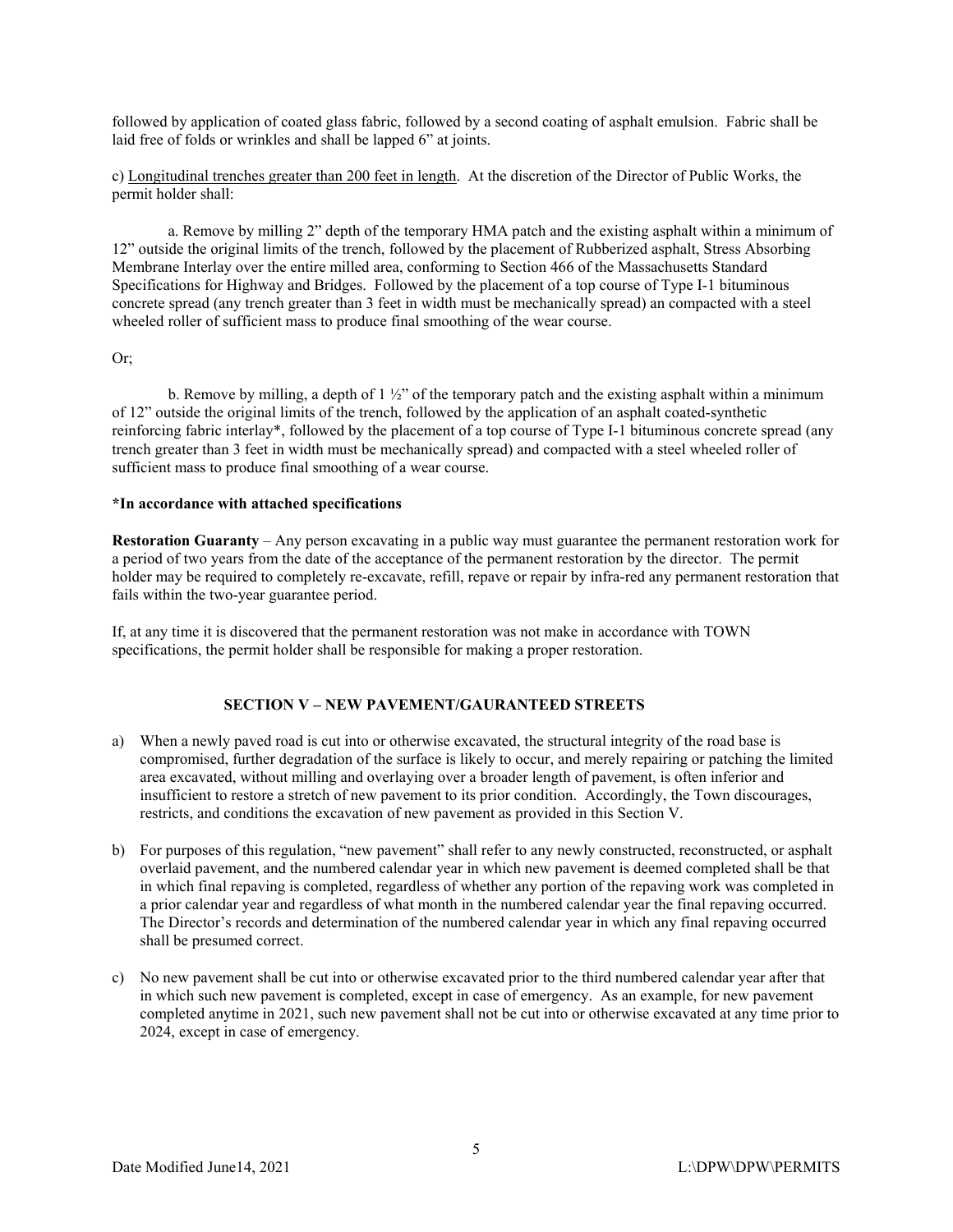- d) For purposes of this Section V, emergencies are intended to include only true emergencies (generally meaning existing or impending public health or safety or similar emergencies), in which no person seeking or otherwise benefitting from the excavation of the new pavement was responsible for creating the emergency, knowingly or unknowingly. Where such an emergency exists, the additional fee provided below for excavating new pavement shall be waived. The determination of such emergencies shall be made by the Director or the Select Board.
- e) Where a public health or safety or similarly compelling emergency may warrant the excavation of new pavement, but a person seeking or benefitting from such excavation was responsible for creating the emergency, permission for such excavation may be granted and the additional fee otherwise provided below for excavating new pavement may be waived or reduced (or imposed in full), all as determined by the Select Board, in consultation with the Director.
- f) Any excavation of new pavement prior to the sixth numbered calendar year after that in which such new pavement was or is completed shall only be permitted subject to payment to the Town of the additional fee for excavating new pavement provided in Section VI below, unless otherwise waived or reduced as provided in this Section V. As an example, for new pavement completed anytime in 2021, such additional fee shall apply to any excavation prior to 2027, except as otherwise provided.
- g) In lieu of paying the additional fee for excavating new pavement, a permittee may be allowed or required to restore the paved area by milling, and asphalt overlaying the entire frontage of the property where the excavation occurs, from curb to curb and in a manner and scope as determined by the Director, where the permittee requests such or where the Director, in consultation with the Select Board, deems it necessary or advisable for the Town's best interests.

# **SECTION VI – PERMIT FEES**

- a) For all street opening or excavation permits, prior to 2026, there shall be an application fee of \$150 for up to 150 square feet, plus an additional \$100 for each additional 150 square feet. Beginning in 2026, those amounts shall increase to \$200 and \$150, respectively.
- b) Beginning in 2021, for any excavation of new pavement prior to the sixth numbered calendar year after that in which such new pavement was or is completed, an additional fee shall be paid to the Town, unless otherwise waived or reduced as provided in Section V above, according to the following schedule:

| $$15,000*$ |
|------------|
| $$15,000*$ |
| $$15,000*$ |
| \$15,000   |
| \$10,000   |
| \$5,000    |
|            |

\*For the calendar year of repaving and the two following calendar years, there is a moratorium and roadway cutting will generally not be permitted, except in case of emergency, as provided in Section V above.

c) Beginning in calendar year 2026, unless the fee schedule above is otherwise reviewed and revised by the Select Board, the \$15,000, \$10,000, and \$5,000 amounts above shall increase to \$18,000, \$12,000, and \$6,000, respectively, on account of anticipated inflation. These amounts should then be reviewed and possibly revised by the Select Board no later than 2030, ahead of the 2031 construction season.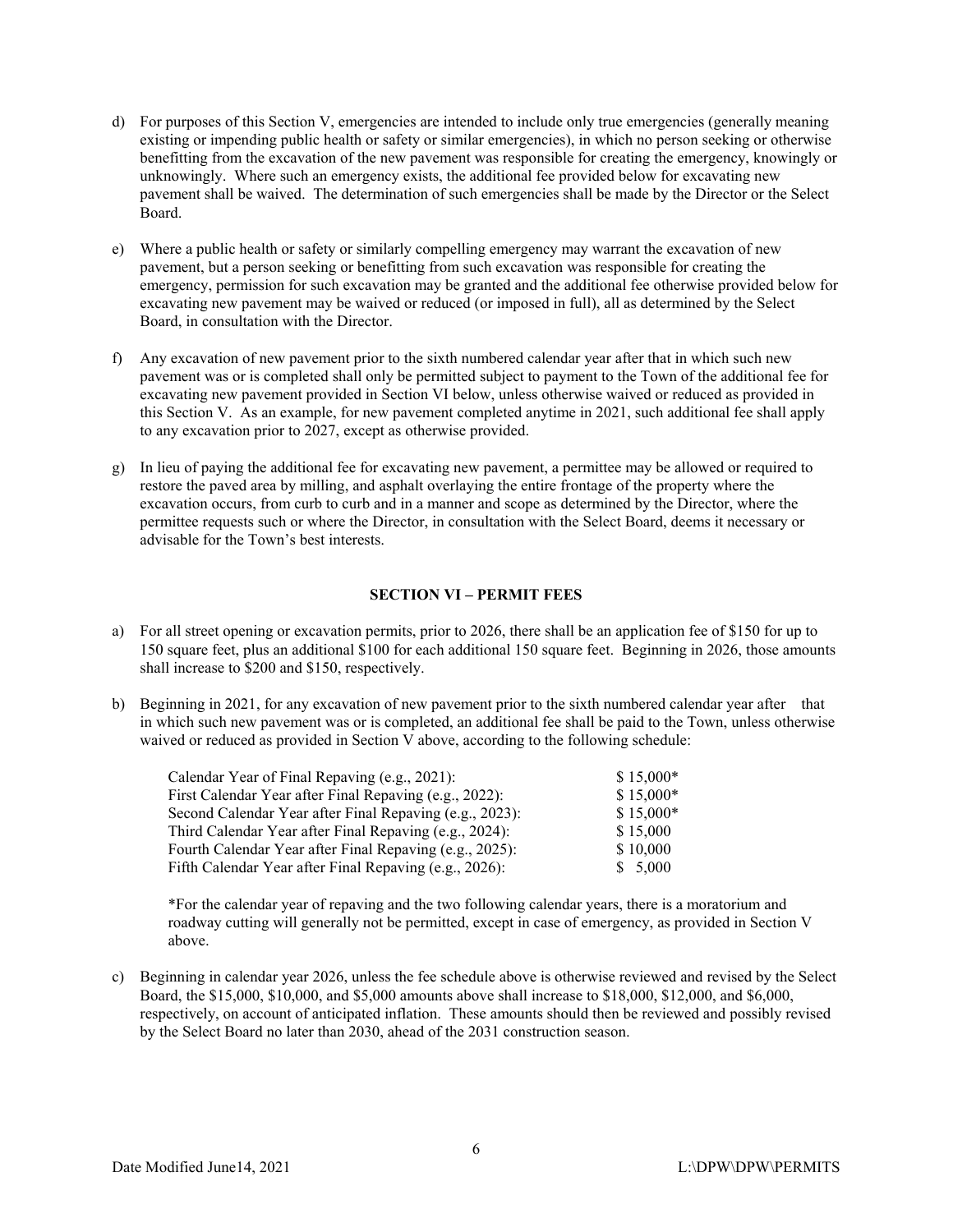# **PAVEMENT REINFORCING FABRIC**

## Scope of Work:

This work shall consist of applying a synthetic reinforcing fabric over the existing pavement surface in designated areas.

## Materials:

(a) The bituminous material for tack coating shall be AC-20 paving grade asphalt cement. (b) The reinforcing fabric shall be needle punched, non-woven polypropylene or polyester fabric having the following properties:

| Polypropylene                                  | Typical | Minimum |
|------------------------------------------------|---------|---------|
| Weight, ounces per square yard                 | 6.5     | 6.0     |
| Tensile Strength, pounds (1)                   | 157.0   | 140.0   |
| Elongation-at-breat $\%$ (1)                   | 65.0    | 60.0    |
| Mullen Burst Strength, psi (2)                 | 375.0   | 320.0   |
| Asphalt Retention, gallons per square yard (3) |         | 0.35    |
| Width, inches                                  | 150     |         |
| Length per roll, yards                         | 100     |         |

| Polyester                                      | Typical | Minimum |
|------------------------------------------------|---------|---------|
| Weight, ounces per square yard                 | 6.0     | 6.0     |
| Tensile Strength, pounds (1)                   | 100     | 100     |
| Elongation % Ave. Warp & Fill $(1)$            | 110     | 110     |
| Mullen Burst Strength, pounds (4)              | 174     | 174     |
| Asphalt Retention, gallons per square yard (5) |         | 0.35    |
| Width, inches                                  | 150     | 150     |
| Length per roll, yards<br>$(1)$ ASTM D-1682-64 | 100     | 100     |

- (2) ASTM D-751 (3) Phillips Fiber procedure
- (4) ASTM D-3786
- (5) Foss Manufacturing Procedure

(6) American Engineering Procedure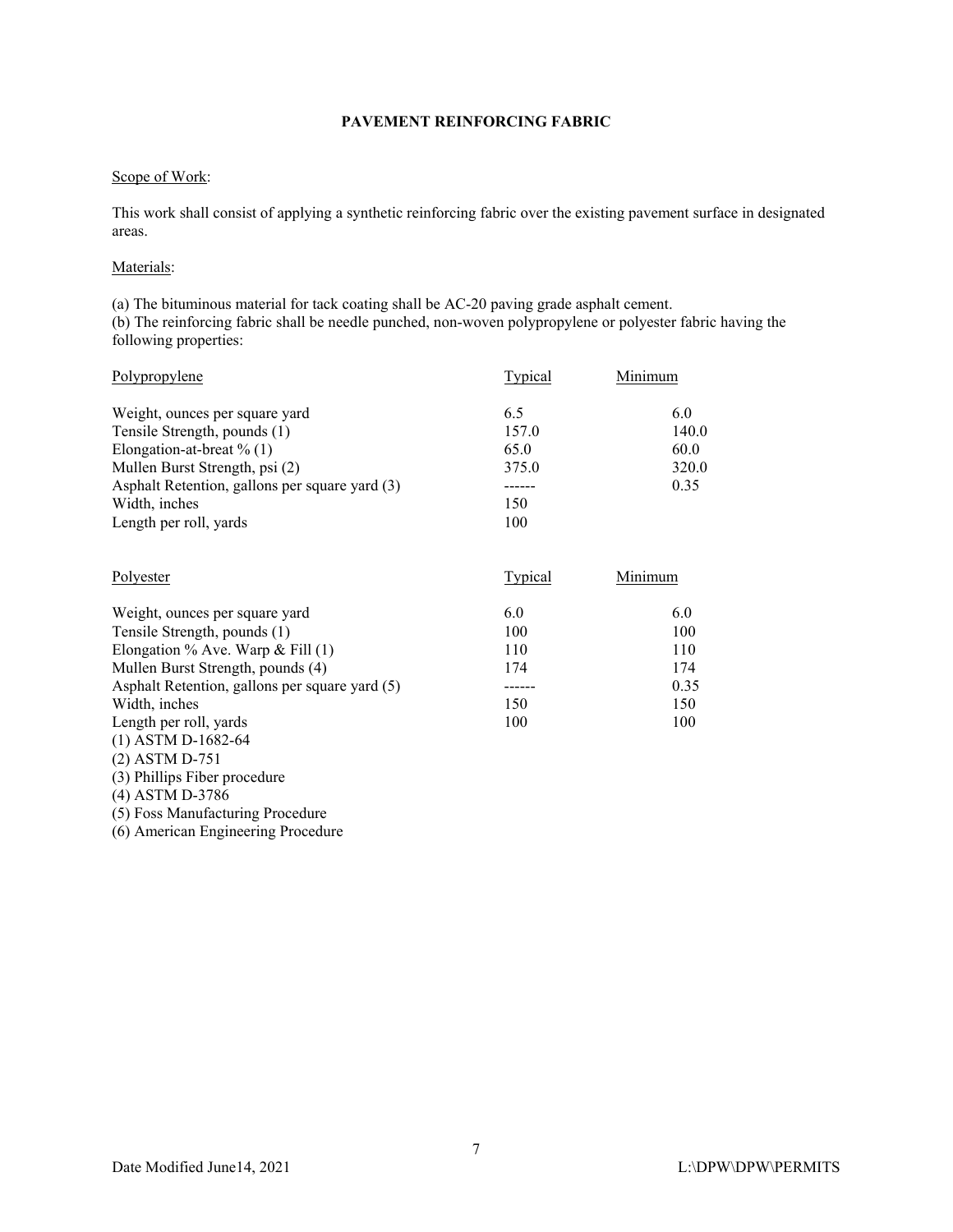# SCENIC ROADS IN WESTON

- 1. ASH STREET (north of reservoir bridge) 19. MERRIAM STREET
- 2. BOSTON POST ROAD 20. NEWTON STREET
- 3. BROWN STREET 21. NORTH AVENUE
- 4. CHESTNUT STREET 22. OAK STREET
- 
- 
- 
- 8. CRESCENT STREET 26. RIPLEY ROAD
- 
- 
- 11. HIGHLAND STREET 29. SOUTH AVENUE
- 
- 
- 14. LEXINGTON STREET 32. VILES STREET
- 15. LINCOLN STREET 33. WARE STREET
- 
- 
- 
- 
- 
- 
- 
- 5. CHURCH STREET 23. PIGEON HILL ROAD
- 6. CONANT ROAD 24. PINE STREET
- 7. CONCORD ROAD 25. RIDGEWAY ROAD
	-
- 9. FISKE LANE 27. SCHOOL STREET
- 10. GLEN ROAD 28. SILVER HILL ROAD
	-
- 12. HILL TOP ROAD 30. SUDBURY ROAD
- 13. KINGSBURY LANE 31. SUMMER STREET (including By-Pass)
	-
	-
- 16. LORING ROAD 34. WEBSTER ROAD
- 17. LOVE LANE 1. 2008 1. 2009 1. 2010 1. 35. WELLESLEY STREET
- 18. MAPLE ROAD 36. WINTER STREET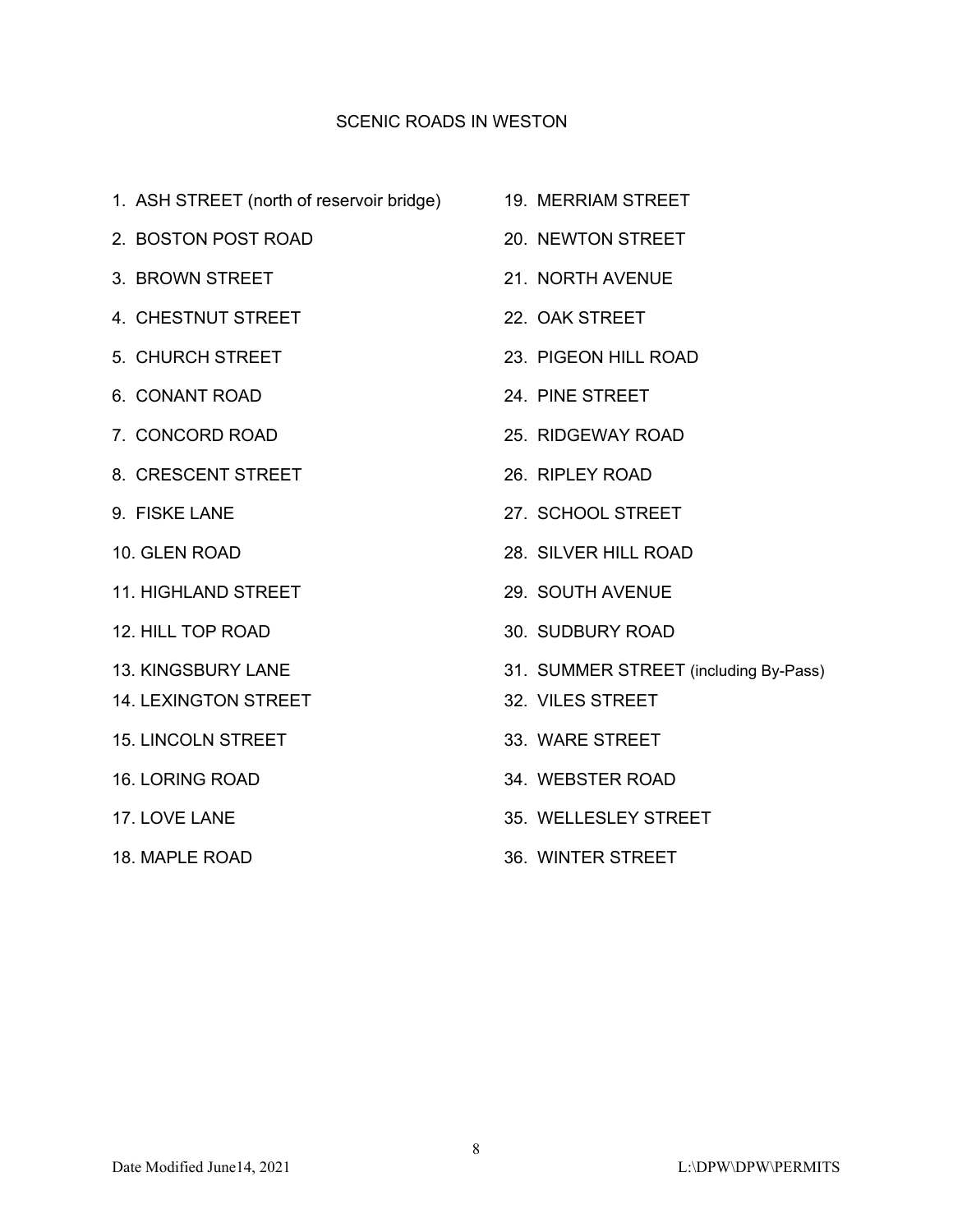# **NOTICE TO RESIDENT**

| DATE:                  |                                                                   |
|------------------------|-------------------------------------------------------------------|
| <b>DEAR RESIDENT:</b>  |                                                                   |
|                        | On $\qquad \qquad (date)$ (per<br>(permit holder)                 |
|                        | (description of work)                                             |
| in the Town of Weston. |                                                                   |
|                        | (contact name)                                                    |
|                        | ________, if you have any questions<br>(contact telephone number) |
| regarding this notice. |                                                                   |